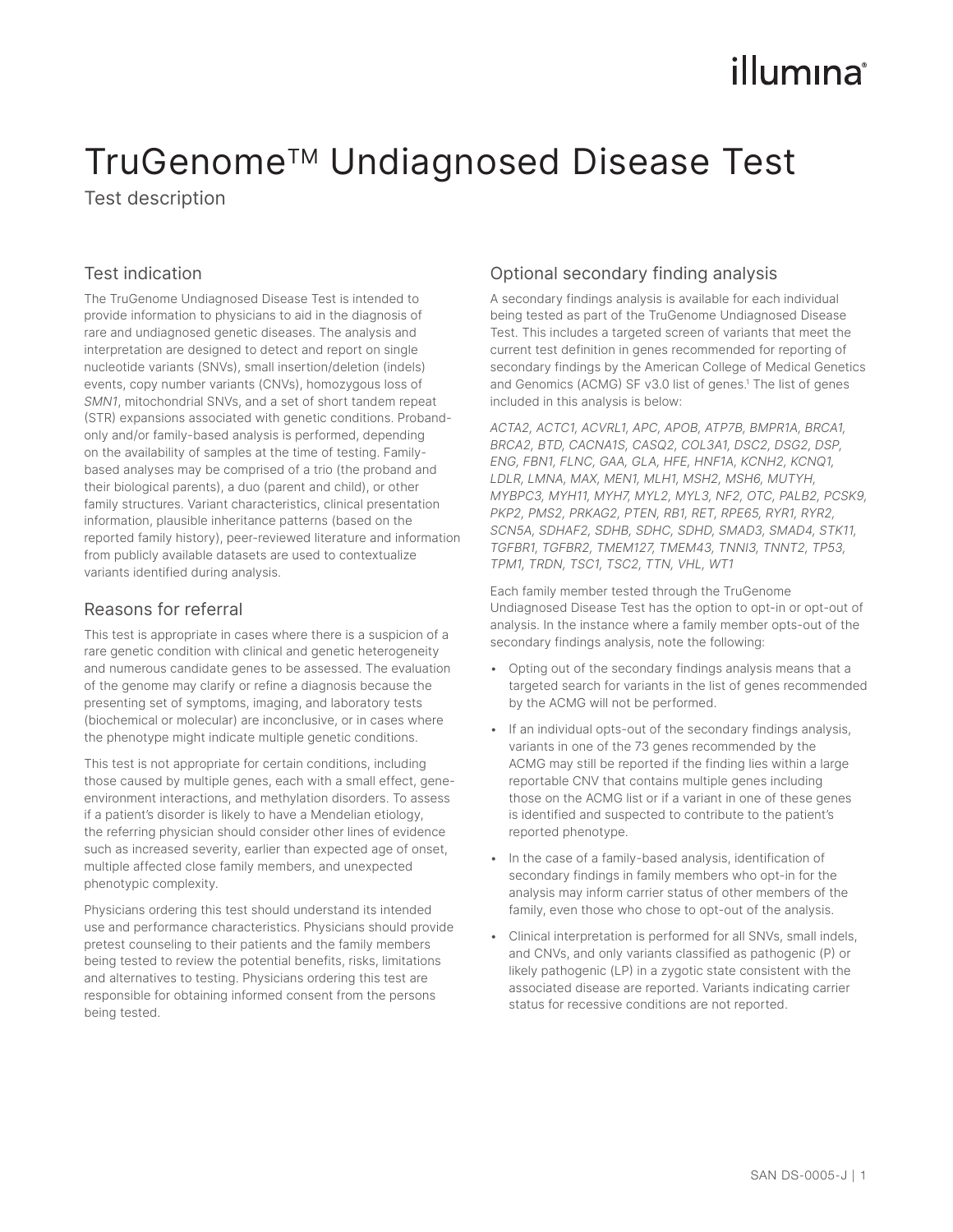#### Incidental findings

- Incidental findings are defined as clinically significant variants found in genes associated with phenotypes that are unrelated to the patient's primary indication for testing. Unlike secondary findings, these variants are not actively sought, but may be noted during analysis. Variants with the potential to influence medical management, that meet the following criteria, and are deemed reportable by the clinical laboratory director will be returned.
	- The evidence supporting the gene-disease relationship must be classified as "Strong" or "Definitive" per current laboratory protocol.
	- The variant(s) must reach a classification of likely pathogenic or pathogenic and occur in the correct allelic state (or zygosity) for the disease.
	- The finding must influence medical management per the discretion of the laboratory director.
	- STR expansions are not returned as incidental findings.
- The identification of incidental findings is a potential outcome of this clinical test. It is not possible to opt out of incidental findings.
- Incidental findings may be related to pediatric or adultonset conditions. Reporting of variants in genes related to adult-onset conditions is restricted to conditions in which professional practice guidelines outline condition-specific patient management, surveillance or screening, family management or special circumstances to avoid.
- Families who feel that the potential risk of learning about a medically actionable incidental finding outweighs the potential benefit of receiving that incidental finding or the potential benefit of receiving information related to the patient's clinical indication for testing may choose to not pursue this test.

#### Deliverables

- A Clinical Report of genomic findings deemed clinically significant based on the patient's reported phenotype will be returned. The Clinical Report, including variant interpretations according to ACMG/Association of Molecular Pathology (AMP) guidelines with some modifications as suggested by the Clinical Genome Resource (ClinGen) Sequence Variant Interpretation Working Group (SVI WG), and/or additional internal laboratory guidelines. Food and Drug Administration (FDA)-approved classifications published by the ClinGen Variant Curation Expert Panels (VCEPs) are used if available. Literature references used to support the classifications will be provided.
- A Secondary Findings Report will be returned. The Secondary Findings Report includes variants classified as likely pathogenic or pathogenic within the 73 genes recommended by the ACMG for secondary findings.
- Clinical Appendices:
	- A Gene List Appendix will be returned. This includes a list of genes generated by searching the Online Mendelian Inheritance In Man (OMIM) and Human Phenotype Ontology (HPO) databases for genes that have been associated with the phenotype. In the case of a probandonly analysis, this gene list is used to perform a targeted search for variants in these genes. In the case of a familybased analysis, this list is used to prioritize variants from the family-based analysis and to guide additional analyses of only the patient's genome in certain cases.
	- An Exon Callability Appendix will be returned. This includes a list of all RefSeq genes where at least one exon was less than 90% callable.
- Technical data in gVCF and BAM file formats (sequence information provided in a standard open source binary format)<sup>2</sup> is available for return to the ordering physician or patient who signs a release. Contact the laboratory to obtain a release form.

#### Criteria for variant classification and reporting

Variant analysis is based on clinical information submitted by the ordering provider. Not all variants of uncertain significance will meet our criteria for reporting. Variants are filtered and evaluated based on multiple factors including population allele frequency, variant consequence, evolutionary conservation, occurrence in a gene whose gene-disease relationship (GDR) overlaps with the patient's reported phenotype, and inheritance mode, as appropriate. Variant frequency is evaluated using the Genome Aggregation Database (gnomAD).<sup>3</sup> Variants with a population frequency in gnomAD greater than expected, given the prevalence of the disease, are considered to be likely benign or benign and are not reported. Synonymous variants and intronic variants beyond +/-2 are generally not reported unless they are known or suspected to be pathogenic. Single heterozygous variants in genes exclusively associated with autosomal recessive disorders will generally not be reported, except in instances where the variant is classified as likely pathogenic or pathogenic and the GDR is strongly associated with phenotype(s) matching that of the patient and no other explanation for the phenotype under investigation is identified.

Variant nomenclature is based on standardized Human Genome Variation Society (HGVS) convention.[4](#page-2-3) CNVs are described using standardized International System for Human Cytogenetic Nomenclature (ISCN) (2016). We follow the ACMG/ AMP standards and guidelines for variant interpretation and reporting for SNVs and small indels,<sup>[5](#page-2-4)</sup> with some modifications as suggested by the ClinGen SVI WG, and additional internal laboratory guidelines. FDA-approved classifications published by the ClinGen VCEPs are used if available. We follow the ACMG/AMP guidelines for interpretation of mitochondrial DNA SNVs,<sup>[6](#page-2-5)</sup> and the ACMG/ClinGen standards for the interpretation and reporting of CNVs.<sup>7</sup> We follow the ClinGen framework for evaluating gene-disease relationships.[8](#page-2-7)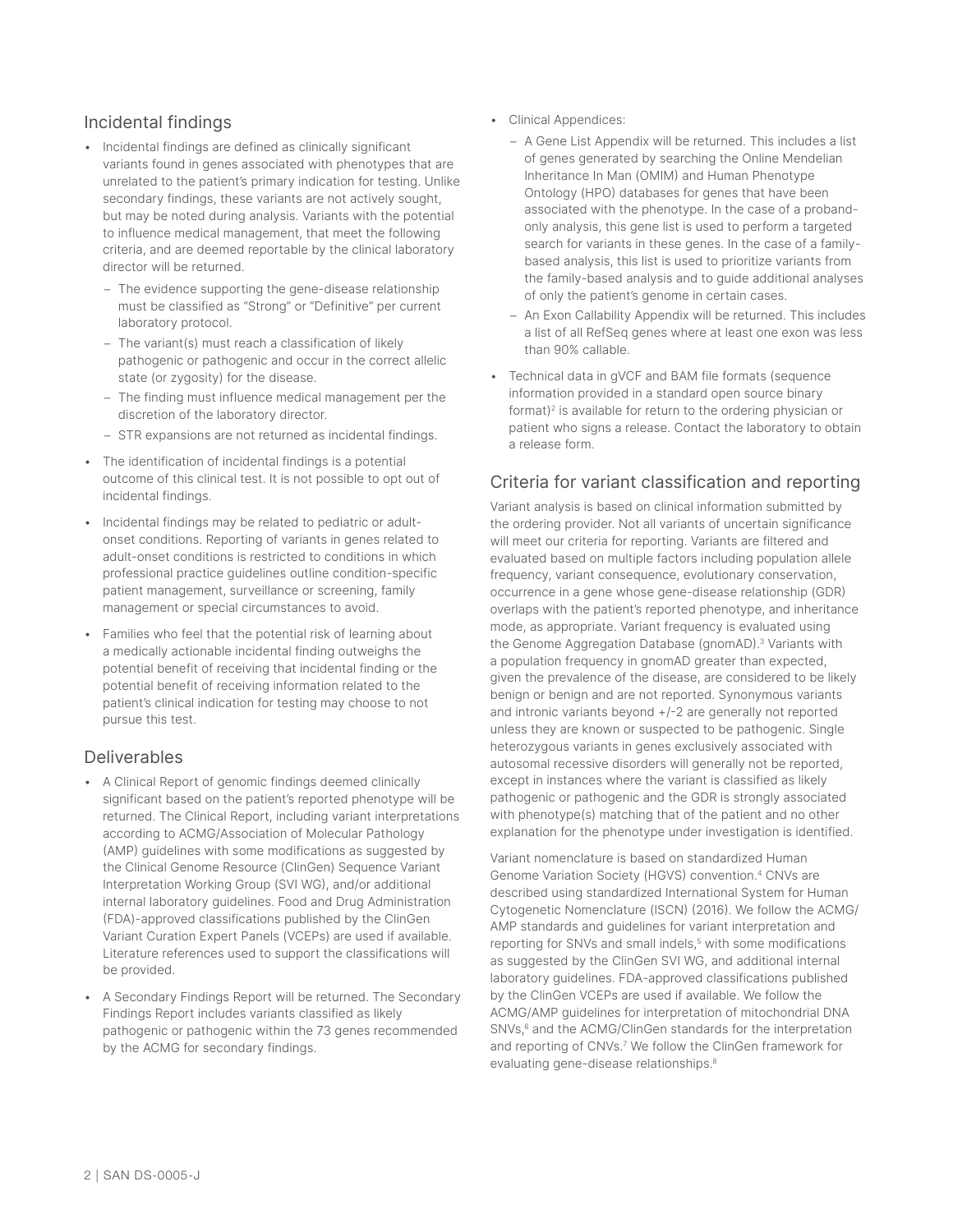#### Methods and limitations

Whole-genome sequencing (WGS) was performed on extracted DNA using Illumina sequencing by synthesis (SBS) nextgeneration sequencing (NGS) at  $2 \times 150$  bp reads with a minimum mean sequencing depth of 40×. These data were processed using TruSight™ Software Suite on the DRAGEN™ Bio-IT Platform, including read alignment to the GRCh37/ hg19 genome assembly, variant calling, variant annotation by Nirvana, and comprehensive variant filtering. At least 98% of the sequenced autosomal genome was callable. Only genomic positions with a minimum coverage of 8× and alternate allele frequency of 25% or higher were assessed for interpretation and reporting. Small indels were detected and reported for this assay. Insertions up to 31 bp and deletions up to 27 bp have a sensitivity and analytical PPV of at least 80%. For SNVs and small indels, interpretation is limited to variant positions that overlap an exon and 8 base pairs of flanking sequence.

This assay has the capability to detect CNVs greater than or equal to 10 kb, however sensitivity was only assessed for events greater than 20 kb and was found to be approximately 85%.[9](#page-3-0) CNV boundaries cannot be assessed with complete accuracy. The boundaries are estimated to lie within +/-1 kb of the event, unless otherwise noted. CNV analysis will not detect balanced alterations (reciprocal translocations, Robertsonian translocations, inversions, and balanced indels), triploidy, or genomic imbalances in segmentally duplicated regions.

Mitochondrial DNA is sequenced and analyzed using the same pipeline. Mitochondrial SNVs detected at an allele fraction greater than or equal to 5 percent are assessed[.10](#page-3-1) Heteroplasmy will be reported for clinically significant variants. Mitochondrial CNVs and small indels are not reported.

This test is validated to identify the absence of the 'C' allele at GRCh37 Chr5:70247773 (NM\_000344.3:c.840C>T) in the *SMN1* gene[.11](#page-3-2)[,12](#page-3-3) This test is not validated to detect other variants in the *SMN1* gene, nor quantify the number or phase of *SMN1* and *SMN2* genes. In addition, the test cannot identify individuals who are carriers of SMA. Only an outcome of 'SMA positive' will be included on the report.

ExpansionHunter is used to screen for disorders caused by repeat expansions in clinically relevant STRs[.13](#page-3-4)-[15](#page-3-5) Sizes of some repeats can be underestimated due to somatic mosaicism and GC amplification bias. Only the repeats that are 'expanded' in the genes listed below will be included on the clinical report. The specific repeat number will not be reported. This test cannot distinguish between expansions in the premutation range and full mutation range for some conditions. For genes associated with autosomal recessive repeat expansion disorders, ie, *FXN* and *CSTB*, carrier status will not be reported. Orthogonal confirmation of all clinically significant expanded STRs will be performed and results reported in an addended report. The list of genes that are included in the ExpansionHunter analysis is below:

*DMPK, CNBP, FXN, FMR1, HTT, JPH3, AR, ATXN1, ATXN2, ATXN3, CACNA1A, ATXN7, ATXN8OS, ATXN10, PPP2R2B, TBP, NOP56, ATN1, CSTB, C9orf72, TCF4*

A causal variant(s) explaining the patient's phenotype may not be identified by this test. Reasons for this include limitations of testing and limitations in current scientific and clinical knowledge about certain genetic variants, genes, and the association with human genetic disease. Some regions of the human genome are not covered by this assay, including stretches of the human reference genome that have not been completely resolved, low complexity regions, or regions where it is difficult to align fragments accurately. Additionally, genes that are associated with regions of high homology (pseudogenes) are difficult for this assay to resolve, unless specified to be part of this test. For targeted callers such as Expansion Hunter, the rare instance of a 'no call' will not be reported. This assay is not designed to detect mosaicism, and possible cases of mosaicism may be investigated at the discretion of the laboratory director. This assay will not detect methylation abnormalities. In addition, there are potential sources of error with this test, including, but not limited to, sample misidentification, sample contamination, and misclassification of genetic variants.

#### Lab statement

Pursuant to the requirements of CLIA '88, this test was developed, and its performance characteristics determined by Illumina Clinical Services Laboratory (CLIA# 05D1092911, CAP #7217613). It has not been cleared or approved by the U.S. FDA. This test is used for clinical purposes.

#### References

- <span id="page-2-0"></span>1. Miller DT, Lee K, Chung WK, et al. [ACMG SF v3.0 list for reporting of](https://pubmed.ncbi.nlm.nih.gov/34012068/)  [secondary findings in clinical exome and genome sequencing: a policy](https://pubmed.ncbi.nlm.nih.gov/34012068/)  [statement of the American College of Medical Genetics and Genomics](https://pubmed.ncbi.nlm.nih.gov/34012068/)  [\(ACMG\)](https://pubmed.ncbi.nlm.nih.gov/34012068/). *Genet Med*. 2021;23(8):1381-1390. doi: 10.1038/s41436-021- 01172-3.
- <span id="page-2-1"></span>2. Li H, Handsaker B, Wysoker A, et al. [The Sequence Alignment/Map](https://pubmed.ncbi.nlm.nih.gov/19505943/)  [format and SAMtools](https://pubmed.ncbi.nlm.nih.gov/19505943/). *Bioinformatics*. 2009;25(16):2078-2079. doi: 10.1093/bioinformatics/btp352.
- <span id="page-2-2"></span>3. Karczewski KJ, Francioli LC, Tiao G, et al. [The mutational constraint](https://pubmed.ncbi.nlm.nih.gov/32461654/)  [spectrum quantified from variation in 141,456 humans](https://pubmed.ncbi.nlm.nih.gov/32461654/). *Nature*. 2020;581(7809):434-443. doi: 10.1038/s41586-020-2308-7.
- <span id="page-2-3"></span>4. den Dunnen JT, Dalgleish R, Maglott DR, et al. [HGVS](https://pubmed.ncbi.nlm.nih.gov/26931183/)  [Recommendations for the Description of Sequence Variants: 2016](https://pubmed.ncbi.nlm.nih.gov/26931183/)  [Update.](https://pubmed.ncbi.nlm.nih.gov/26931183/) *Hum Mutat*. 2016;37(6):564-9. doi: 10.1002/humu.22981.
- <span id="page-2-4"></span>5. Richards S, Aziz N, Bale S, et al. [Standards and guidelines](https://pubmed.ncbi.nlm.nih.gov/25741868/)  [for the interpretation of sequence variants: a joint consensus](https://pubmed.ncbi.nlm.nih.gov/25741868/)  [recommendation of the American College of Medical Genetics and](https://pubmed.ncbi.nlm.nih.gov/25741868/)  [Genomics and the Association for Molecular Pathology](https://pubmed.ncbi.nlm.nih.gov/25741868/). *Genet Med*. 2015;17(5):405-424. doi: 10.1038/gim.2015.30.
- <span id="page-2-5"></span>6. McCormick EM, Lott MT, Dulik MC, et al. [Specifications of the](https://pubmed.ncbi.nlm.nih.gov/32906214/)  [ACMG/AMP standards and guidelines for mitochondrial DNA variant](https://pubmed.ncbi.nlm.nih.gov/32906214/)  [interpretation.](https://pubmed.ncbi.nlm.nih.gov/32906214/) *Hum Mutat*. 2020;41(12):2028-2057. doi: 10.1002/ humu.24107.
- <span id="page-2-6"></span>7. Riggs ER, Andersen EF, Cherry AM, et al. [Technical standards for the](https://pubmed.ncbi.nlm.nih.gov/31690835/)  [interpretation and reporting of constitutional copy-number variants: a](https://pubmed.ncbi.nlm.nih.gov/31690835/)  [joint consensus recommendation of the American College of Medical](https://pubmed.ncbi.nlm.nih.gov/31690835/)  [Genetics and Genomics \(ACMG\) and the Clinical Genome Resource](https://pubmed.ncbi.nlm.nih.gov/31690835/)  [\(ClinGen\)](https://pubmed.ncbi.nlm.nih.gov/31690835/). *Genet Med*. 2020;22(2):245-257. doi: 10.1038/s41436-019- 0686-8.
- <span id="page-2-7"></span>8. Strande NT, Riggs ER, Buchanan AH, et al. [Evaluating the Clinical](https://pubmed.ncbi.nlm.nih.gov/28552198/)  [Validity of Gene-Disease Associations: An Evidence-Based](https://pubmed.ncbi.nlm.nih.gov/28552198/)  [Framework Developed by the Clinical Genome Resource](https://pubmed.ncbi.nlm.nih.gov/28552198/). *Am J Hum Genet*. 2017;100(6):895-906. doi: 10.1016/j.ajhg.2017.04.015.